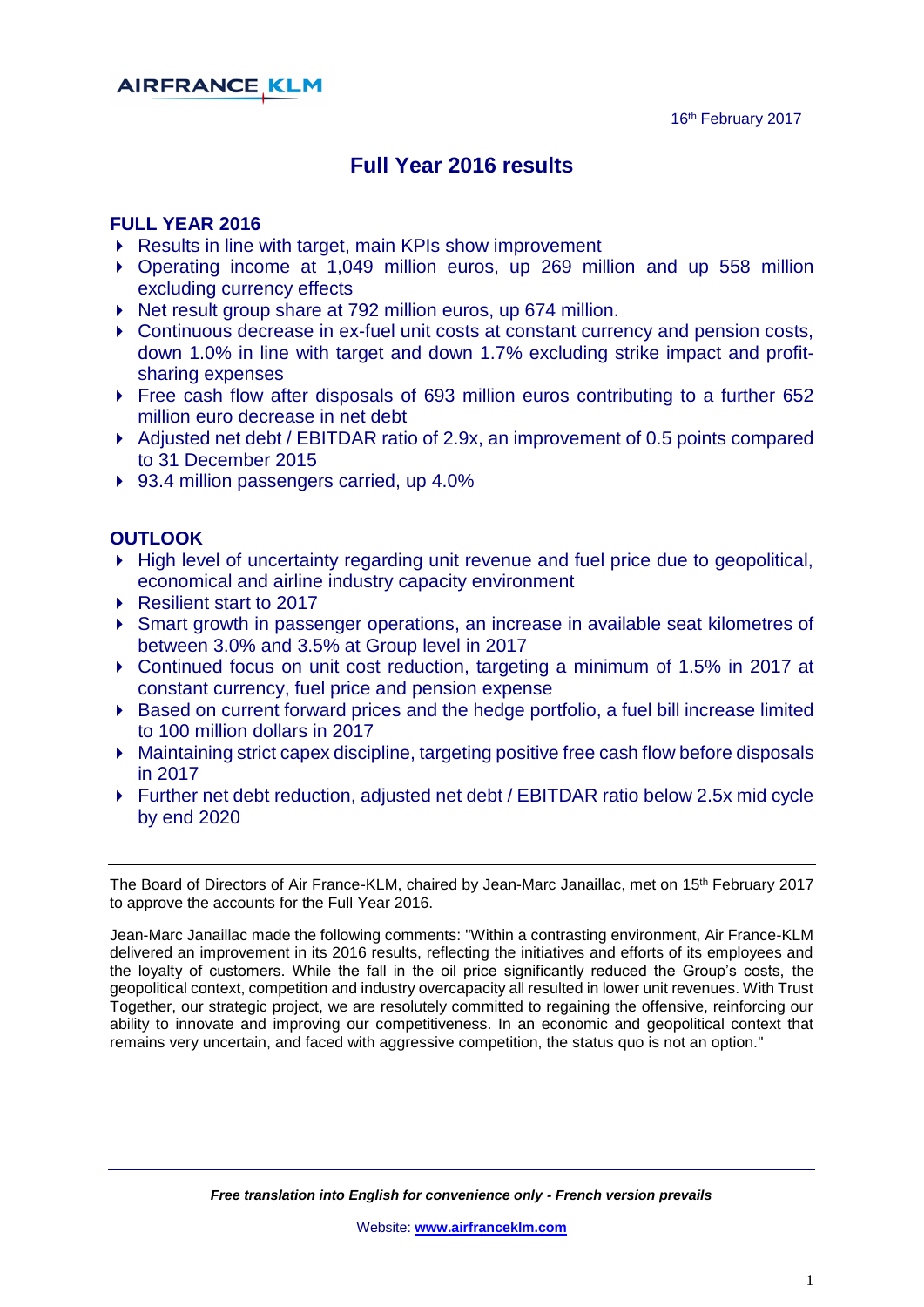### **Key data**

|                                                | <b>Fourth Quarter</b> |        |           | <b>Full Year</b> |         |           |
|------------------------------------------------|-----------------------|--------|-----------|------------------|---------|-----------|
|                                                | 2016                  | 2015*  | Change    | 2016             | 2015*   | Change    |
| Passengers (thousands)                         | 22.608                | 21.338 | $+6.0%$   | 93,442           | 89,836  | $+4.0%$   |
| Capacity (EASK m)                              | 83,575                | 81,639 | $+2.4%$   | 341,334          | 337,994 | $+1.0%$   |
| Revenues (€m)                                  | 6,086                 | 6,242  | $-2.5%$   | 24,844           | 25,689  | $-3.3%$   |
| EBITDAR (€m)                                   | 846                   | 797    | $+49$     | 3,787            | 3.414   | $+373$    |
| $EBITDA$ ( $\epsilon$ m)                       | 571                   | 532    | $+39$     | 2,714            | 2,387   | $+327$    |
| Operating result $(\epsilon m)$                | 94                    | 137    | -43       | 1,049            | 780     | $+269$    |
| Operating margin (%)                           | 1.5%                  | 2.2%   | $-0.7$ pt | 4.2%             | 3.0%    | $+1.2$ pt |
| Lease adjusted operating result $(\epsilon m)$ | 186                   | 225    | $-39$     | 1,407            | 1,122   | $+285$    |
| Lease adjusted operating margin (%)            | 3.1%                  | 3.6%   | $-0.5$ pt | 5.7%             | 4.4%    | $+1.3$ pt |
| Net result, group share $(\epsilon m)$         | 362                   | 276    | +86       | 792              | 118     | $+674$    |
| Free cash flow after disposal $(\epsilon m)$   | 446                   | 67     | $+379$    | 693              | 925     | $-232$    |
| Net debt at end of period $(\epsilon m)$       |                       |        |           | 3,655            | 4,307   | $-652$    |

*\* Reclassification of Servair as a discontinued operation: the consolidated financial statements of the Group were revised as of 1 st January 2016 in order to reflect Servair as a discontinued operation. The 2015 financial statements have been restated accordingly. Details of this restatement can be found in the appendix of this press release.*

**Air France-KLM carried 93.4 million passengers in 2016, an increase of 4.0% over last year.**  Revenues amounted to 24.8 billion euros, down 3.3% compared to 2015.

**The full year 2016 results were in line with targets** with the main KPIs showing an improvement. The operating result stood at 1,049 million euros, up 269 million and up 558 million euros excluding currency effects. The operating result was notably impacted by a pilots strike in June and a cabin crew strike in July, which had a negative effect of 130 million euros. Adjusted for the interest portion of operating leases (1/3 of annual operating lease expenses), the operating margin was 5.7% versus 4.4% at 31 December 2015. EBITDA amounted to 2,714 million euros, an increase of 327 million euros

**The increase in the 2016 operating result was mainly driven by the fuel tailwind and the good cost performance,** while there were negative effects coming from the pressure on unit revenues and currencies. The **unit cost per EASK was down in line with the target of 1.0%**, on a constant currency, fuel price and pension-related expense basis, against a capacity increase measured in EASK of +1.0%. On a strike-adjusted basis and corrected for the increase in profit-sharing expenses, the unit cost per EASK decreased by 1.7%.

**The average number of staff decreased by 1,850 FTEs** (1,400 FTEs at Air France, 450 FTEs at KLM), **resulting in a productivity increase** measured in EASK per FTE of 2.3% at Air France and of 4.2% at KLM. As a result, on a constant pension-related expense and profit-sharing basis, employee costs decreased by 0.5% due to restructuring efforts in both Air France and KLM, taking into account a net increase in the profit-sharing expense of 77 million euros. Total employee costs including temporary staff were stable (up 0.1%) at 7,474 million euros.

**The fuel bill amounted to 4,597 million euros, a sharp 25.7% fall compared to 2015**. The decrease was driven by the drop in the fuel market price which had a positive impact of 927 million euros and the drop in fuel hedging losses which were down 605 million euros compared to 2015.

In the full year 2016, currencies had a negative 97 million euro impact on revenues, mainly driven by the weakening of several currencies, notably the GBP, BRL and CNY. The negative effect of currencies on costs amounted to 192 million euros driven by the strengthening of the dollar. The net impact of currencies on the operating result thus amounted to a negative 289 million euros.

**All businesses contributed to the improvement in operating result**. The passenger network operating result amounted to 1,057 million euros, up 215 million euros and up 456 million euros excluding the negative currency effect. Despite the challenging operating environment, the Cargo results remained stable on a reported basis, whereas both Maintenance and Transavia recorded further improvement in their operating results.

**Both Air France and KLM contributed positively to the results.** Full year 2016 operating result stood at 372 million euros at Air France and amounted to 681 million euros at KLM.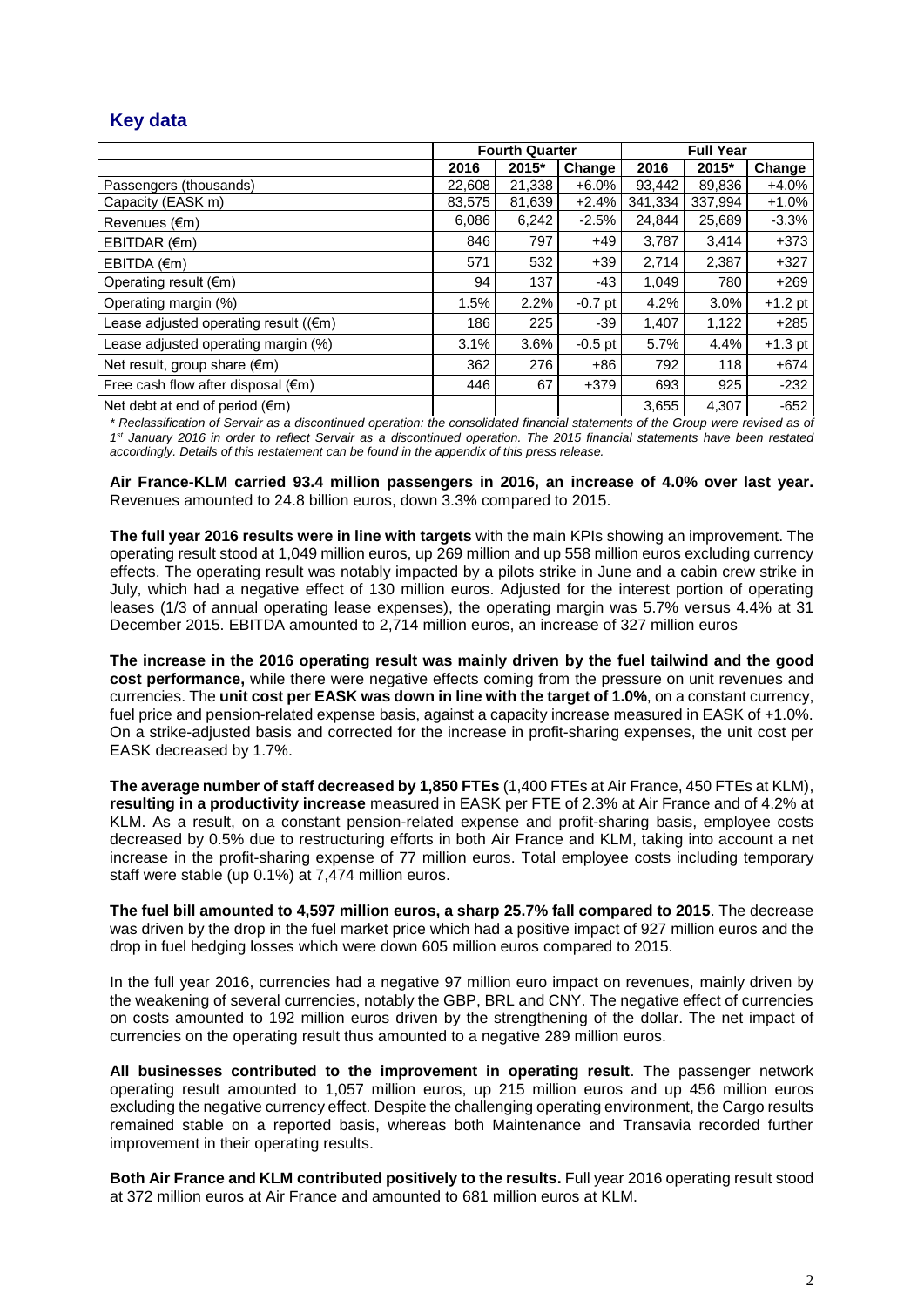|                                             |      | <b>Full Year</b> |           |  |  |
|---------------------------------------------|------|------------------|-----------|--|--|
| Operating result per airline $(\epsilon m)$ | 2016 | 2015*            | Change    |  |  |
| Air France                                  | 372  | 426              | $-54$     |  |  |
| Operating Margin (%)                        | 2.4% | 2.6%             | $-0.2$ pt |  |  |
| <b>KLM</b>                                  | 681  | 384              | $+297$    |  |  |
| Operating Margin (%)                        | 6.9% | 3.9%             | $+3.0$ pt |  |  |

*\* Reclassification of Servair as a discontinued operation. Sum of individual airline results does not add up to Air France-KLM total due to intercompany eliminations at Group level*

## **Passenger network business**

|                                             | <b>Fourth Quarter</b> |        |               | <b>Full Year</b> |         |               |
|---------------------------------------------|-----------------------|--------|---------------|------------------|---------|---------------|
| Passenger network                           | 2016                  | 2015   | <b>Change</b> | 2016             | 2015    | <b>Change</b> |
| Passengers (thousands)                      | 19,768                | 19,156 | $+3.2%$       | 80,163           | 79,016  | $+1.5%$       |
| Capacity (ASK m)                            | 68,912                | 67,634 | $+1.9%$       | 278,807          | 276,897 | $+0.7%$       |
| Traffic (RPK m)                             | 58,427                | 56,719 | $+3.0%$       | 238,183          | 235,715 | $+1.0%$       |
| Load factor                                 | 84.8%                 | 83.9%  | $+0.9$ pt     | 85.4%            | 85.1%   | $+0.3$ pt     |
| Total passenger revenues $(\epsilon m)$     | 4,799                 | 4,983  | $-3.7%$       | 19,682           | 20,541  | $-4.2%$       |
| Scheduled passenger revenues $(\epsilon m)$ | 4,599                 | 4,787  | $-3.9%$       | 18,849           | 19,707  | $-4.4%$       |
| Unit revenue per ASK ( $\in$ cts)           | 6.67                  | 7.08   | $-5.7%$       | 6.76             | 7.12    | $-5.0%$       |
| Unit revenue per RPK ( $\in$ cts)           | 7.87                  | 8.44   | $-6.7%$       | 7.91             | 8.36    | $-5.3%$       |
| Unit cost per ASK ( $\in$ cts)              | 6.57                  | 6.85   | $-4.1%$       | 6.38             | 6.81    | $-6.3%$       |
| Operating result $(\epsilon m)$             | 74                    | 156    | $-82$         | 1,057            | 842     | $+215$        |
| Of which long-haul (estimated)              |                       |        |               | 1,320            | 1,070   | $+250$        |
| Of which medium-haul hub feeding (est.)     |                       |        |               | $-220$           | $-160$  | $-60$         |
| Of which medium-haul point-to-point (est.)  |                       |        |               | $-50$            | $-70$   | $+20$         |

**A strong passenger network performance with relatively resilient unit revenues.** Strict capacity discipline (available seat kilometer (ASK) up by 0.7%) and active yield management limited the downward pressure on unit revenue, particular on premium traffic, whose long-haul unit revenue declined by 1.4%. Ancillary revenues (paid options) were up by 12% amounting to 515 million euros.

On the long-haul network, capacity measured in ASKs was up 0.6%, while unit revenue was down 4.7% excluding currency impact. In addition to the soft local flows to France as a result of terrorism, the capacity-demand imbalances observed on different parts of the network caused additional downward pressure on unit revenues. Nevertheless, the estimated long-haul operating result was up 250 million euros to 1,320 million euros.

On the medium-haul hub feeding activity, capacity increased by 2.0%, whereas unit revenues decreased by 5.4% excluding currency. The medium-haul network was particularly impacted by the weak local flows to France affecting the operating result which decreased by 60 million euros.

As planned, medium-haul point-to-point capacity was further reduced by 3.9%, leading to an improvement in unit revenues of 1.0%, contributing to the 20 million euros improvement in the point-topoint operating result.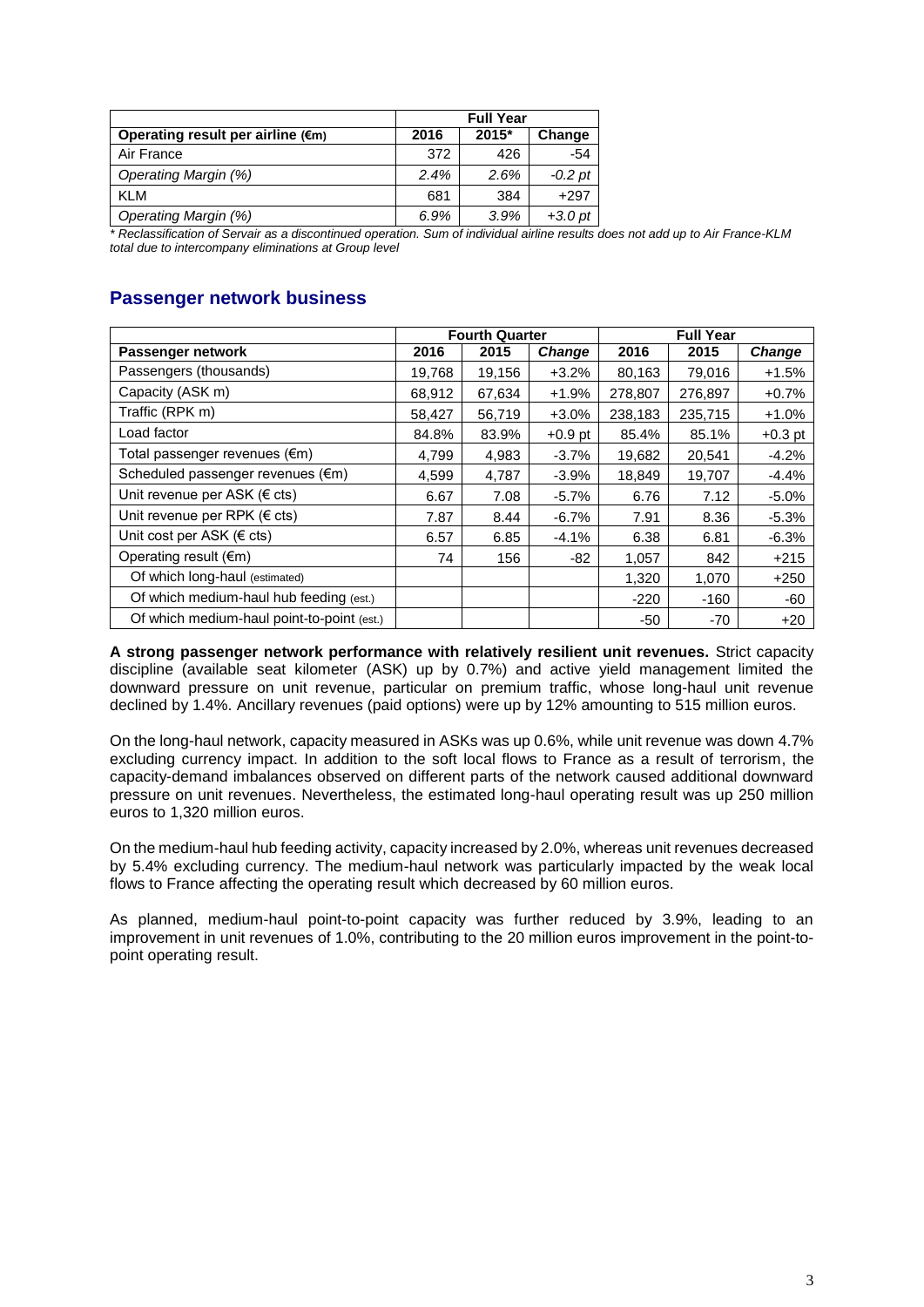## **Cargo business**

|                                   | <b>Fourth Quarter</b> |       |               |        | <b>Full Year</b> |               |
|-----------------------------------|-----------------------|-------|---------------|--------|------------------|---------------|
| Cargo                             | 2016                  | 2015  | <b>Change</b> | 2016   | 2015             | <b>Change</b> |
| Tons (thousands)                  | 293                   | 309   | $-5.0%$       | 1,130  | 1,206            | $-6.2%$       |
| Capacity (ATK m)                  | 3,491                 | 3,635 | $-4.0%$       | 14,228 | 14,912           | $-4.6%$       |
| Traffic (RTK m)                   | 2,207                 | 2,296 | $-3.9%$       | 8,441  | 9,007            | $-6.3%$       |
| Load factor                       | 63.2%                 | 63.2% | $+0.0$ pt     | 59.3%  | 60.4%            | $-1.1$ pt     |
| Total Cargo revenues (€m)         | 546                   | 612   | $-10.8%$      | 2,069  | 2,425            | $-14.7%$      |
| Scheduled cargo revenues (€m)     | 500                   | 567   | $-11.8%$      | 1,904  | 2,263            | $-15.9%$      |
| Unit revenue per ATK ( $\in$ cts) | 14.3                  | 15.6  | $-8.1%$       | 13.4   | 15.2             | $-11.8%$      |
| Unit revenue per RTK ( $\in$ cts) | 22.7                  | 24.7  | $-8.0\%$      | 22.6   | 25.1             | $-10.2%$      |
| Unit cost per ATK ( $\in$ cts)    | 15.2                  | 16.2  | $-6.6%$       | 15.1   | 16.8             | $-10.2%$      |
| Operating result $(\epsilon m)$   | $-28$                 | $-23$ | -5            | $-244$ | $-245$           | $+1$          |

**The Group continued to restructure its Cargo activity resulting in its gradual turnaround,** in order to address the weak global trade and structural industry overcapacity, and to maximize its contribution to the Group. During full year 2016, full-freighter capacity was reduced by 24% with a reduction of the number of full-freighters in operation to six, leading to a 4.6% decrease in total Cargo capacity measured in ATK. The ex-fuel unit cost was down 2.6% like-for-like as a result of the restructuring efforts, mainly driven by the 6.7% headcount reduction over the course of the year, while productivity measured in ATK per FTE increased by 2.3%. The losses on the full-freighters were further reduced by 14 million euros resulting in an operating loss of 28 million euros.

It has been decided to change the Cargo reporting as per fiscal year 2017 based on contribution margin and to include it in the passenger network results. This change will be effective as from the Q1 2017 results presentation.

|                                     |       | <b>Fourth Quarter</b> |               |       |       |               |
|-------------------------------------|-------|-----------------------|---------------|-------|-------|---------------|
| <b>Maintenance</b>                  | 2016  | 2015                  | <b>Change</b> | 2016  | 2015  | <b>Change</b> |
| Total revenues $(\epsilon m)$       | 1.130 | 1.075                 | $+5.1%$       | 4.182 | 3.987 | $+4.9%$       |
| Third party revenues $(\epsilon m)$ | 486   | 429                   | $+13.3%$      | 1.834 | 1.577 | $+16.3%$      |
| Operating result $(\epsilon m)$     | 66    | 47                    | $+19$         | 238   | 214   | $+24$         |
| Operating margin (%)                | 5.8%  | 4.4%                  | $+1.4$ pt     | 5.7%  | 5.4%  | $+0.3$ pt     |

### **Maintenance business**

In full year 2016, both third party revenues and the operating result further increased, **strengthening the growth of the Maintenance business** and securing its position as world leader in the airline MRO business. Third-party revenues amounted to 1,834 million euros, up by 16% driven by the contracts gained over the past few years. Over the period, the maintenance order book recorded a 6.0% increase to reach a year-end record of 8.9 billion dollars, including several new A350 and B787 support contracts, and securing future growth and its ambition of value creation. The operating margin was up by 0.3 points to 5.7% (operating result / total revenues) driven by the growth in the Engine and Component segments and the increase in contribution margin from the Airframe business.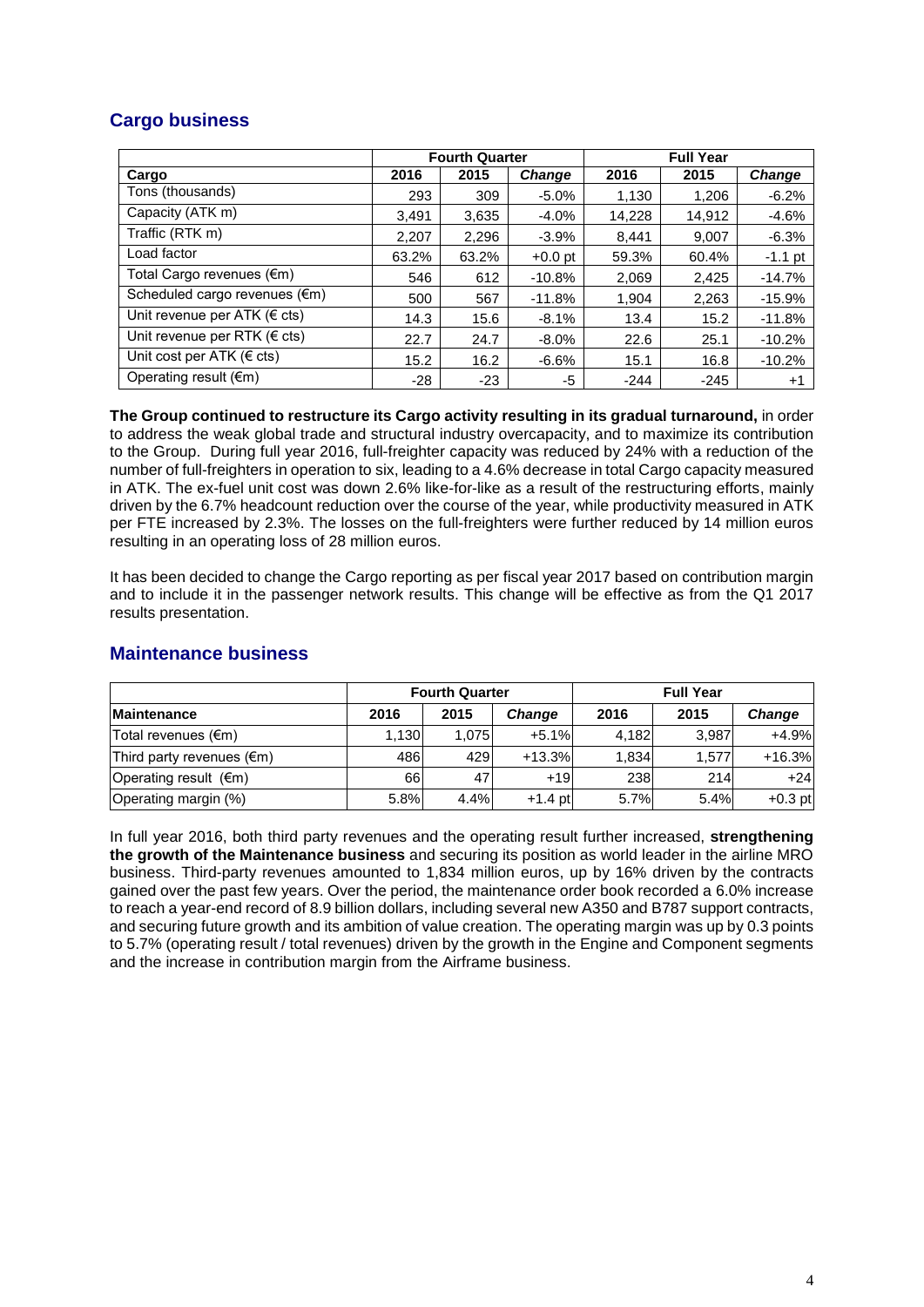## **Transavia**

|                                             |       | <b>Fourth Quarter</b> |               | <b>Full Year</b> |        |               |
|---------------------------------------------|-------|-----------------------|---------------|------------------|--------|---------------|
| <b>Transavia</b>                            | 2016  | 2015                  | <b>Change</b> | 2016             | 2015   | <b>Change</b> |
| Passengers (thousands)                      | 2,840 | 2,182                 | $+30.2%$      | 13,279           | 10,820 | $+22.7%$      |
| Capacity (ASK m)                            | 5,646 | 4,592                 | $+20.2%$      | 25,762           | 22,432 | $+14.8%$      |
| Traffic (RPK m)                             | 4,959 | 4,007                 | $+18.8%$      | 22,983           | 20,169 | $+14.0%$      |
| Load factor                                 | 87.9% | 87.2%                 | $+0.6$ pt     | 89.2%            | 89.9%  | $-0.7$ pt     |
| Total passenger revenues (€m)               | 245   | 207                   | $+18.4%$      | 1,218            | 1,099  | $+10.8%$      |
| Scheduled passenger revenues $(\epsilon m)$ | 241   | 205                   | $+17.6%$      | 1,206            | 1,086  | $+11.0%$      |
| Unit revenue per ASK ( $\in$ cts)           | 4.27  | 4.41                  | $-3.1%$       | 4.68             | 4.84   | $-3.3%$       |
| Unit revenue per RPK ( $\in$ cts)           | 4.86  | 5.05                  | $-3.8%$       | 5.24             | 5.38   | $-2.5%$       |
| Unit cost per ASK ( $\in$ cts)              | 4.57  | 5.21                  | $-12.2%$      | 4.68             | 5.00   | $-6.3%$       |
| Operating result $(\epsilon m)$             | $-17$ | $-37$                 | $+20$         | 0                | $-35$  | $+35$         |

**The accelerated ramp-up of Transavia is on track, resulting in a break-even operating result** for the full year 2016. Transavia currently serves more than 100 destinations and carrying 13.3 million passengers. Capacity in France was up by 23%, whereas capacity in the Netherlands was up by 11%. Transavia is now the number one low cost carrier in the Netherlands and at Paris Orly, capturing the growth in the European leisure market.

### **Financial situation**

|                                                                                        | <b>Full Year</b> |          |               |  |
|----------------------------------------------------------------------------------------|------------------|----------|---------------|--|
| $\ln \epsilon$ million                                                                 | 2016             | 2015*    | <b>Change</b> |  |
| Cash flow before change in WCR and Voluntary Departure<br>Plans, continuing operations | 2,364            | 1,956    | $+408$        |  |
| Cash out related to Voluntary Departure Plans                                          | $-225$           | $-172$   | $-53$         |  |
| Change in Working Capital Requirement (WCR)                                            | $+67$            | $+83$    | $-16$         |  |
| <b>Operating cash flow</b>                                                             | 2,206            | 1,867    | $+339$        |  |
| Net investments before sale & lease-back                                               | $-1,859$         | $-1.278$ | $-581$        |  |
| Cash received through sale & lease-back transactions                                   |                  |          | 0             |  |
| INet investments after sale & lease-back                                               | $-1,859$         | $-1.278$ | $-581$        |  |
| <b>Operating free cash flow</b>                                                        | 347              | 589      | $-242$        |  |

*\* Reclassification of Servair as a discontinued operation*

Due to the **disciplined growth in investments**, the free cash flow before disposals was positive at 347 million euros. I**nvestment in the fleet continued to improve its competitiveness** resulting in fuel efficiencies, lower maintenance costs and move up-market in terms of products and services.

Net debt was further reduced thanks to free cash flow generation. As a result, net debt amounted to 3,655 million euros at 31 December 2016, versus 4,307 million euros at 31 December 2015, an improvement of 652 million euros despite currencies having a significant negative impact of 73 million euros. The Group sold a total of 4.95 millions of Amadeus shares representing 1.13% of the share capital and finalized the transaction to sell 49.99% of the Servair share capital and transfer its operational control to gategroup.

2016 is **the fifth year of improvement in the adjusted net debt / EBITDAR ratio,** which decreased to 2.9x at 31 December 2016 from 3.4x at 31 December 2015.

**During the course of the year the liquidity situation was further strengthened and finance costs further reduced**. The Group continues to enjoy a good level of liquidity, with net cash of 4.3 billion euros at 31 December 2016, and undrawn credit lines of 1.8 billion euros. In 2016, the Group successfully placed a six-year bond for 400 million euros and an issue of ten-year senior notes for 145 million US dollars.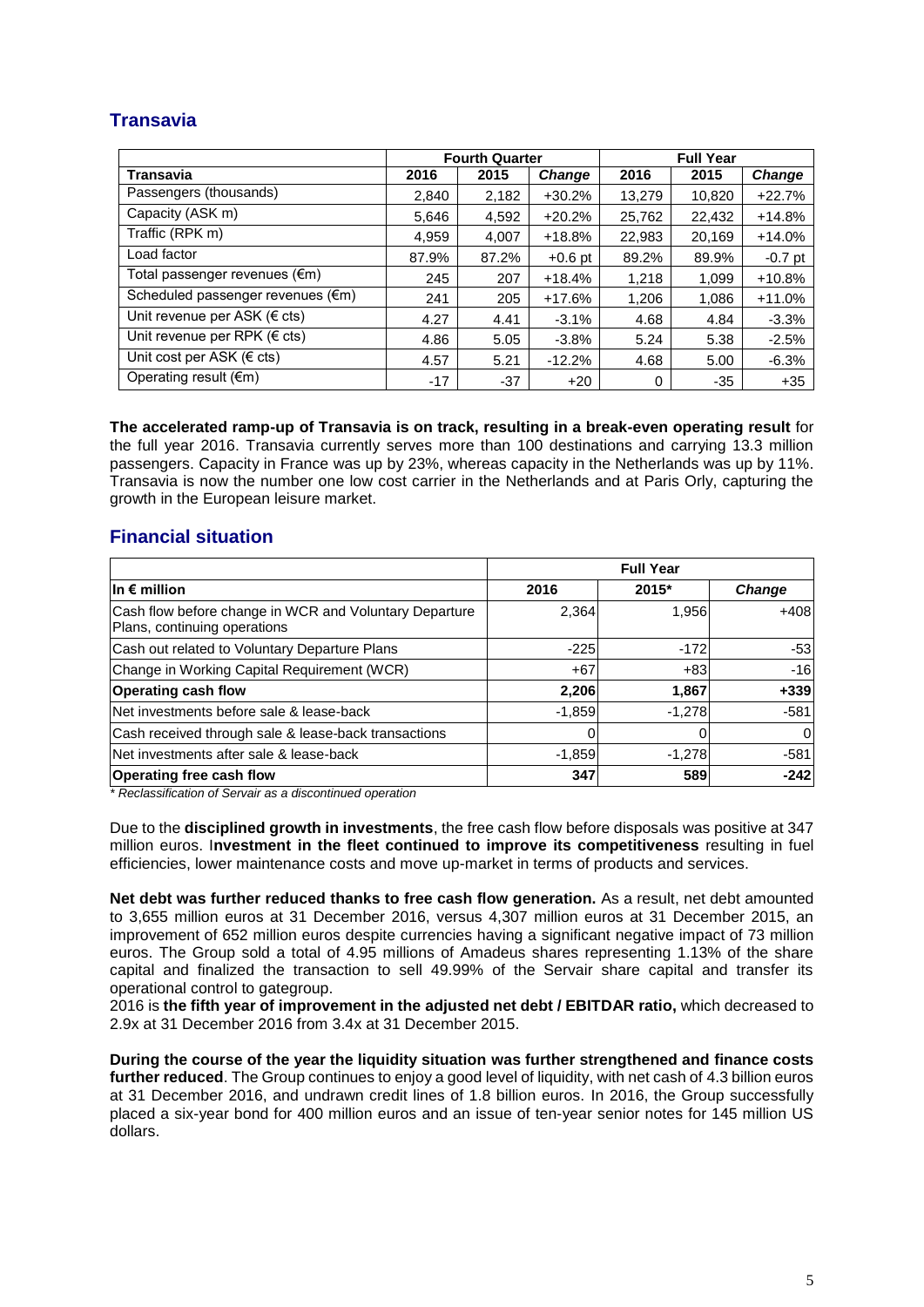### **Outlook**

-

The global context remains highly uncertain regarding the geopolitical and economic environment in which we operate, fuel prices and the ongoing overcapacity on several markets, resulting in pressure on unit revenues.

However the January traffic statistics and forward bookings indicates a resilient start to the new year. In January 2017 the unit revenue was down by only 0.7% at constant currency for the passenger network and down only 0.6% at constant currency for Transavia.

The Group is targeting a growth for the passenger group (Air France, KLM and Transavia) of between 3.0% and 3.5% measured in ASKs for 2017 in order to regain the offensive in long-haul and to improve the performance in medium-haul.

To improve its competitiveness, the Group plans to act on all levels by pursuing and amplifying the initiatives already under way in terms of unit cost reduction. The unit cost reduction target for 2017 is in excess of 1.5% at constant currency, fuel price and pension related expenses.

Based on the forward curve of 27 January 2017, the Full Year 2017 fuel bill is expected to increase by 100 million dollars compared to 2016 and to reach 4.9 billion euros<sup>1</sup>, and the Full Year 2018 fuel bill is expected to increase to 5.0 billion euros<sup>2</sup>.

Regarding the balance sheet, the Group is maintaining strict capex discipline, targeting positive free cash flow before disposals. The 2017 investment plan stands at between 1.7 billion euros and 2.2 billion euros.

The Group is pursuing a further reduction in net debt, targeting an adjusted net debt to EBITDAR below 2.5x mid cycle by the end of 2020.

<sup>1</sup> 2017 average Brent price of USD 56, average jet fuel market price of USD 535 per ton, average exchange rate of USD 1.07 per euro

 $2$  2018 average Brent price of USD 56, average jet fuel market price of USD 555 per ton, average exchange rate of USD 1.07 per euro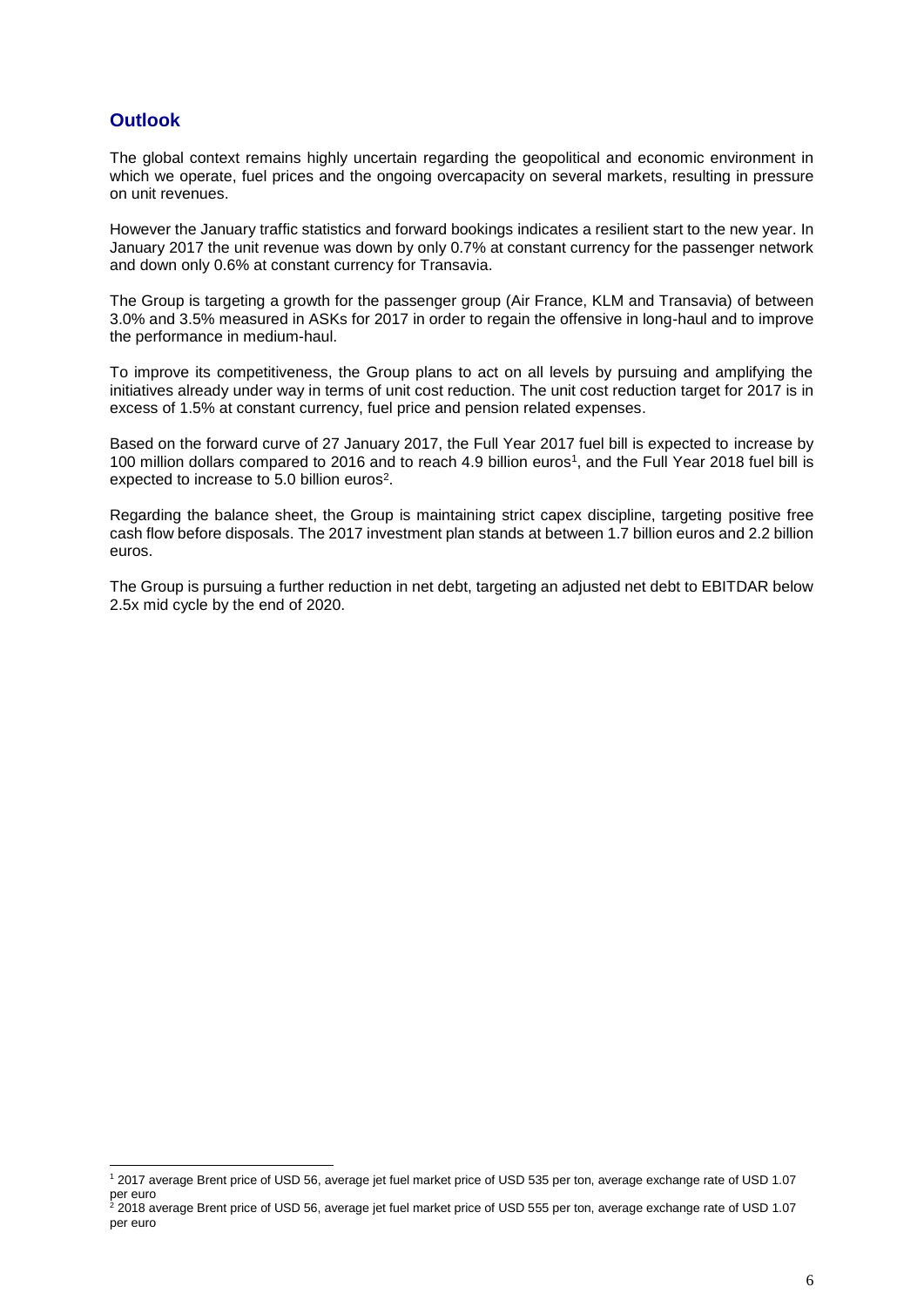\*\*\*\*\*

The audit procedures for the consolidated accounts have taken place. The certification report will be published following the completion of the procedures necessary for the filing of the Registration Document.

The results presentation is available at **www.airfranceklm.com** on 16 February 2017 from 7:15 am CET.

The press conference will be live broadcast on www.airfranceklm.com at 10:30 am (password AFKL).

#### **Investor relations Press**

**Marie-Agnès de Peslouan** +33 1 41 56 56 00 Head of Investor Relations Tel : +33 1 49 89 52 59 Email: madepeslouan@airfranceklm.com

**Dirk Voermans** Senior manager, Investor Relations Tel : +33 1 49 89 52 60 Email: [divoermans@airfranceklm.com](mailto:divoermans@airfranceklm.com)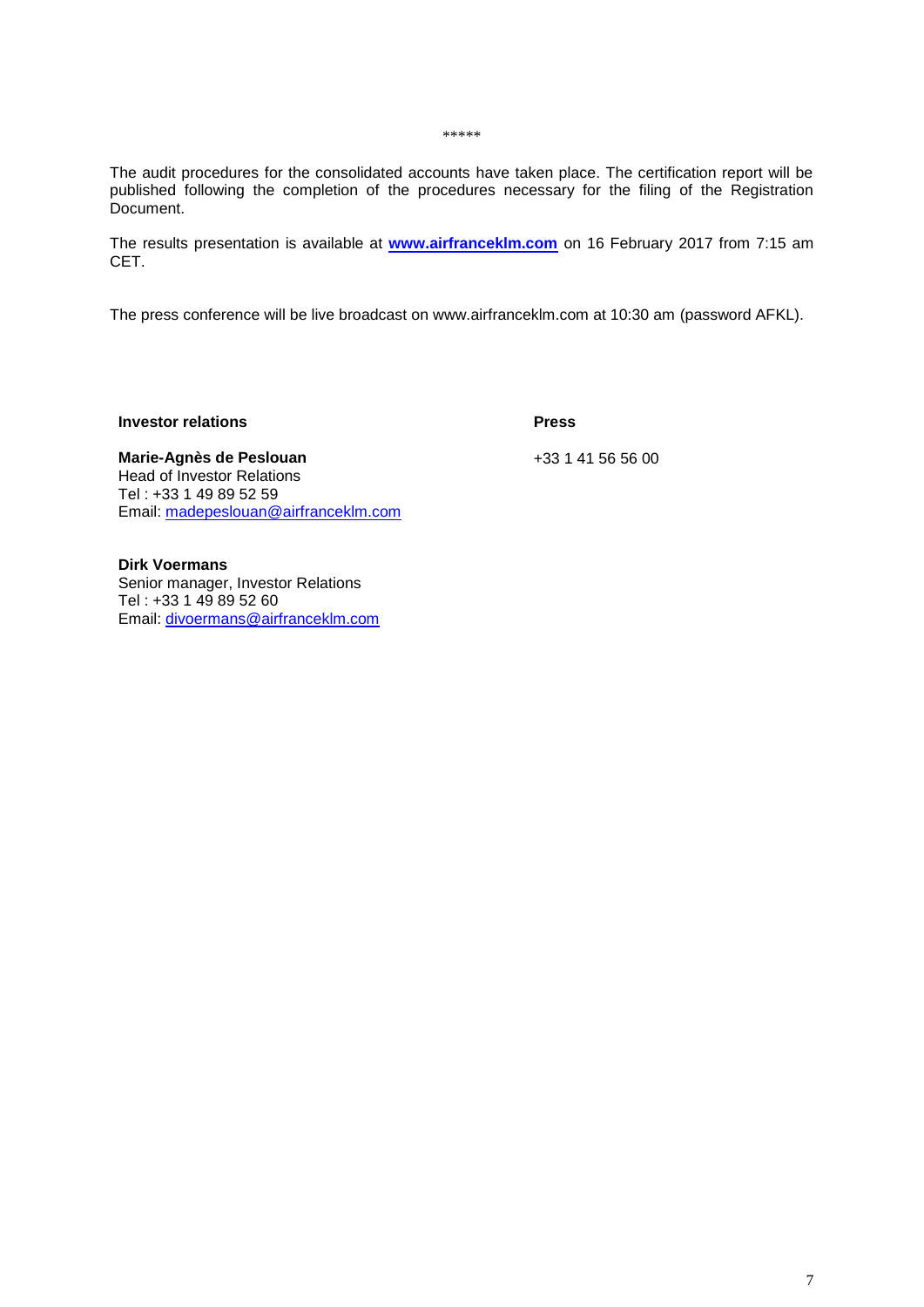### **INCOME STATEMENT**

|                                             | <b>Fourth Quarter</b> |                  |           |           | <b>Full Year</b> |               |  |
|---------------------------------------------|-----------------------|------------------|-----------|-----------|------------------|---------------|--|
| In millions euros                           | 2016                  | 2015*            | Change    | 2016      | 2015*            | <b>Change</b> |  |
|                                             |                       |                  |           |           |                  |               |  |
| <b>Sales</b>                                | 6,086                 | 6,242            | $-2.5%$   | 24,844    | 25,689           | $-3.3%$       |  |
| Other revenues                              | 1                     | 1                | 0.0%      | 2         | 2                | $0.0\%$       |  |
| <b>Revenues</b>                             | 6,087                 | 6,243            | $-2.5%$   | 24,846    | 25,691           | $-3.3%$       |  |
| <b>Aircraft fuel</b>                        | $-1,090$              | $-1,363$         | $-20.0%$  | $-4,597$  | $-6,183$         | $-25.7%$      |  |
| <b>Chartering costs</b>                     | $-100$                | $-105$           | $-4.8%$   | $-424$    | $-430$           | $-1.4%$       |  |
| Landing fees and en route charges           | $-463$                | $-469$           | $-1.3%$   | $-1,900$  | $-1,947$         | $-2.4%$       |  |
| Catering                                    | $-109$                | $-112$           | $-2.7%$   | $-445$    | $-462$           | $-3.7%$       |  |
| Handling charges and other operating costs  | $-369$                | $-389$           | $-5.1%$   | $-1,565$  | $-1,536$         | 1.9%          |  |
| Aircraft maintenance costs                  | $-622$                | $-715$           | $-13.0%$  | $-2,469$  | $-2,372$         | 4.1%          |  |
| Commercial and distribution costs           | $-215$                | $-193$           | 11.4%     | $-905$    | $-896$           | 1.0%          |  |
| Other external expenses                     | $-498$                | $-480$           | 3.8%      | $-1,958$  | $-1,942$         | 0.8%          |  |
| Salaries and related costs                  | $-1,931$              | $-1,882$         | 2.6%      | $-7,474$  | $-7,464$         | 0.1%          |  |
| Taxes other than income taxes               | $-39$                 | $-35$            | 11.4%     | $-164$    | $-155$           | 5.8%          |  |
| Other income and expenses                   | 195                   | 297              | $-34.3%$  | 842       | 1,110            | $-24.1%$      |  |
| <b>EBITDAR</b>                              | 846                   | 797              | 6.1%      | 3,787     | 3,414            | 10.9%         |  |
| Aircraft operating lease costs              | $-275$                | $-265$           | 3.8%      | $-1,073$  | $-1,027$         | 4.5%          |  |
| <b>EBITDA</b>                               | 571                   | 532              | 7.3%      | 2,714     | 2,387            | 13.7%         |  |
| Amortization, depreciation and provisions   | $-477$                | $-395$           | 20.8%     | $-1,665$  | $-1,607$         | 3.6%          |  |
| <b>INCOME FROM CURRENT OPERATIONS</b>       | 94                    | 137              | $-31.4%$  | 1,049     | 780              | 34.5%         |  |
| Sales of aircraft equipment                 | 5                     | $\overline{0}$   | na        | 21        | -5               | nm            |  |
| Other non-current income and expenses       | 153                   | 217              | $-29.5%$  | 46        | 305              | $-84.9%$      |  |
| <b>INCOME FROM OPERATING ACTIVITIES</b>     | 252                   | 354              | $-28.8%$  | 1,116     | 1,080            | 3.3%          |  |
| Income from cash and cash equivalents       | 10                    | 15               | $-33.3%$  | 49        | 62               | $-21.0%$      |  |
| Cost of financial debt                      | $-72$                 | $-81$            | $-11.1%$  | $-309$    | $-372$           | $-16.9%$      |  |
| Net cost of financial debt                  | $-62$                 | $-66$            | $-6.1%$   | $-260$    | $-310$           | $-16.1%$      |  |
| Other financial income and expenses         | 45                    | 6                | $-650%$   | $-33$     | $-604$           | 94.5%         |  |
| <b>INCOME BEFORE TAX</b>                    | 235                   | 294              | $-20.1%$  | 823       | 166              | N/A           |  |
| Income taxes                                | $-128$                | $-25$            | 412%      | $-294$    | $-30$            | 880%          |  |
| <b>NET INCOME OF CONSOLIDATED COMPANIES</b> | 107                   | 269              | $-60.2%$  | 529       | 136              | 289%          |  |
| Share of profits (losses) of associates     | $-10$                 | $\overline{2}$   | <b>Na</b> | $-7$      | $-35$            | $-80%$        |  |
| <b>INCOME FROM CONTINUING OPERATIONS</b>    | 97                    | 271              | $-64.2%$  | 522       | 101              | 417%          |  |
| Net income from discontinued operations     | 256                   | $\boldsymbol{9}$ | nm        | 270       | 26               | 939%          |  |
| <b>NET INCOME FOR THE PERIOD</b>            | 353                   | 280              | 26.1%     | 792       | 127              | 524%          |  |
| <b>Minority interest</b>                    | $9\,$                 | $-4$             | na        | $\pmb{0}$ | $-9$             | nm            |  |
| NET INCOME FOR THE PERIOD - GROUP           | 362                   | 276              | 31.2%     | 792       | 118              | 571%          |  |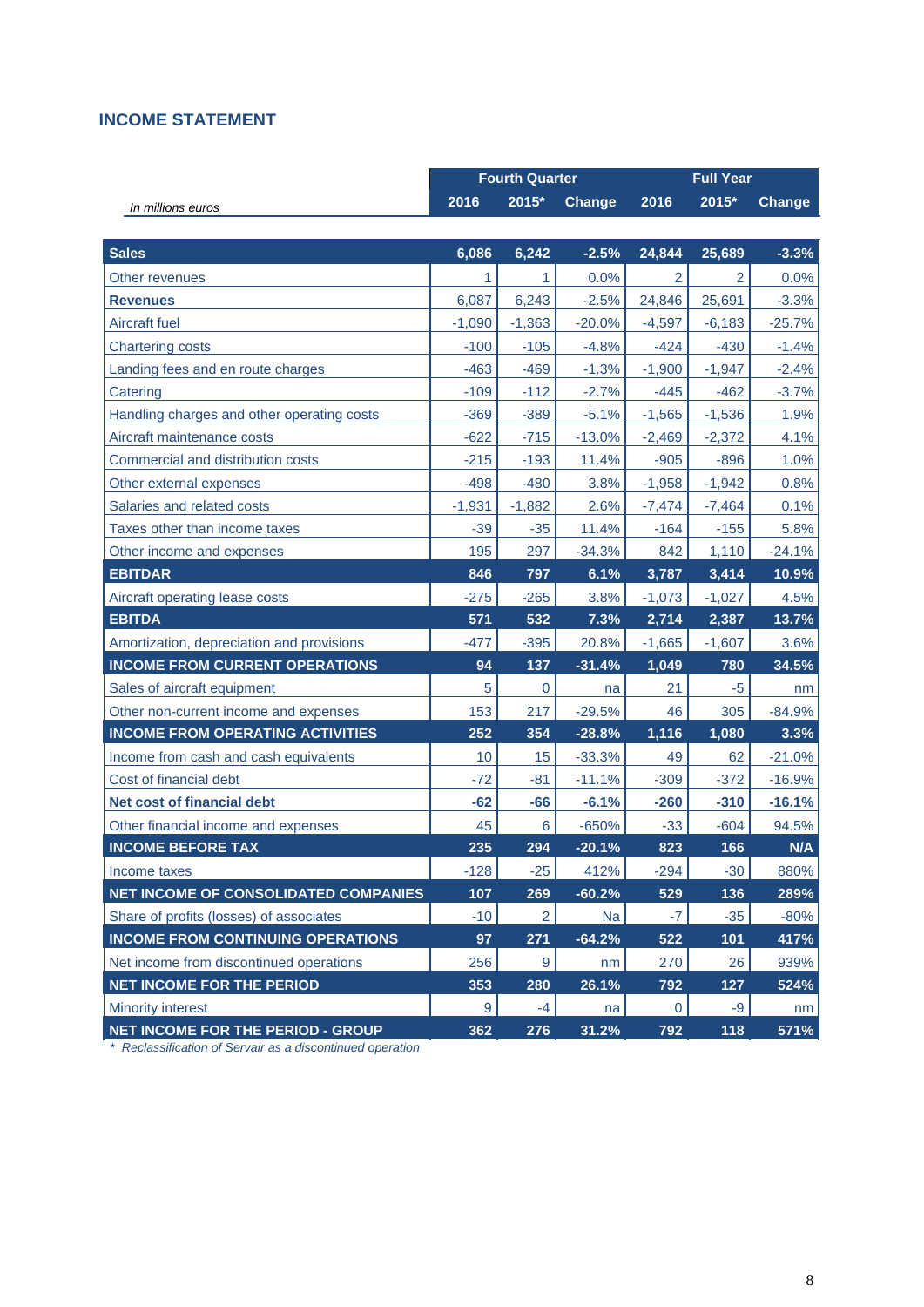### **BALANCE SHEET**

| <b>Assets</b><br>In million euros                                                                                                                                                                                                                       | December 31,<br>2016 | December 31,<br>$2015*$ |
|---------------------------------------------------------------------------------------------------------------------------------------------------------------------------------------------------------------------------------------------------------|----------------------|-------------------------|
| Goodwill                                                                                                                                                                                                                                                | 218                  | 247                     |
| Intangible assets                                                                                                                                                                                                                                       | 1,066                | 1,018                   |
| Flight equipment                                                                                                                                                                                                                                        | 9,119                | 8,743                   |
| Other property, plant and equipment                                                                                                                                                                                                                     | 1,480                | 1,670                   |
| Investments in equity associates                                                                                                                                                                                                                        | 292                  | 118                     |
| <b>Pension assets</b>                                                                                                                                                                                                                                   | 1,462                | 1,773                   |
| Other financial assets                                                                                                                                                                                                                                  | 1,064                | 1,224                   |
| Deferred tax assets                                                                                                                                                                                                                                     | 176                  | 702                     |
| Other non-current assets                                                                                                                                                                                                                                | 448                  | 295                     |
| <b>Total non-current assets</b>                                                                                                                                                                                                                         | 15,325               | 15,790                  |
| Assets held for sale                                                                                                                                                                                                                                    |                      |                         |
| Other short-term financial assets                                                                                                                                                                                                                       | 130                  | 967                     |
| Inventories                                                                                                                                                                                                                                             | 566                  | 532                     |
| <b>Trade receivables</b>                                                                                                                                                                                                                                | 1,868                | 1,800                   |
| Other current assets                                                                                                                                                                                                                                    | 1,105                | 1,138                   |
| Cash and cash equivalents                                                                                                                                                                                                                               | 3,938                | 3,104                   |
| <b>Total current assets</b>                                                                                                                                                                                                                             | 7,607                | 7,545                   |
| <b>Total assets</b><br>the contract of the contract of the contract of the contract of the contract of<br>$\mathbf{r}$ and $\mathbf{r}$ and $\mathbf{r}$ and $\mathbf{r}$ and $\mathbf{r}$ and $\mathbf{r}$ and $\mathbf{r}$ and $\mathbf{r}$<br>$\sim$ | 22,932               | 23,335                  |

*\* Reclassification of Servair as a discontinued operation* 

| <b>Liabilities and equity</b><br>In million euros       | December 31.<br>2016 | December 31,<br>2015* |
|---------------------------------------------------------|----------------------|-----------------------|
| <b>Issued capital</b>                                   | 300                  | 300                   |
| Additional paid-in capital                              | 2,971                | 2,971                 |
| <b>Treasury shares</b>                                  | $-67$                | $-85$                 |
| Perpetual                                               | 600                  | 600                   |
| Reserves and retained earnings                          | $-2,520$             | $-3,561$              |
| Equity attributable to equity holders of Air France-KLM | 1,284                | 225                   |
| Non-controlling interests                               | 12                   | 48                    |
| <b>Total Equity</b>                                     | 1,296                | 273                   |
| Pension provisions                                      | 2,119                | 1,995                 |
| Other provisions                                        | 1,673                | 1,513                 |
| Long-term debt                                          | 7,431                | 7,060                 |
| Deferred tax liabilities                                | $-12$                | 11                    |
| Other non-current liabilities                           | 284                  | 484                   |
| Total non-current liabilities                           | 11,495               | 11,063                |
| Provisions                                              | 654                  | 742                   |
| Current portion of long-term debt                       | 1,021                | 2,017                 |
| <b>Trade payables</b>                                   | 2,359                | 2,395                 |
| Deferred revenue on ticket sales                        | 2,517                | 2,515                 |
| Frequent flyer programs                                 | 810                  | 760                   |
| Other current liabilities                               | 2,775                | 3,567                 |
| <b>Bank overdrafts</b>                                  | 5                    | 3                     |
| <b>Total current liabilities</b>                        | 10,141               | 11,999                |
| Total equity and liabilities                            | 22,932               | 23,335                |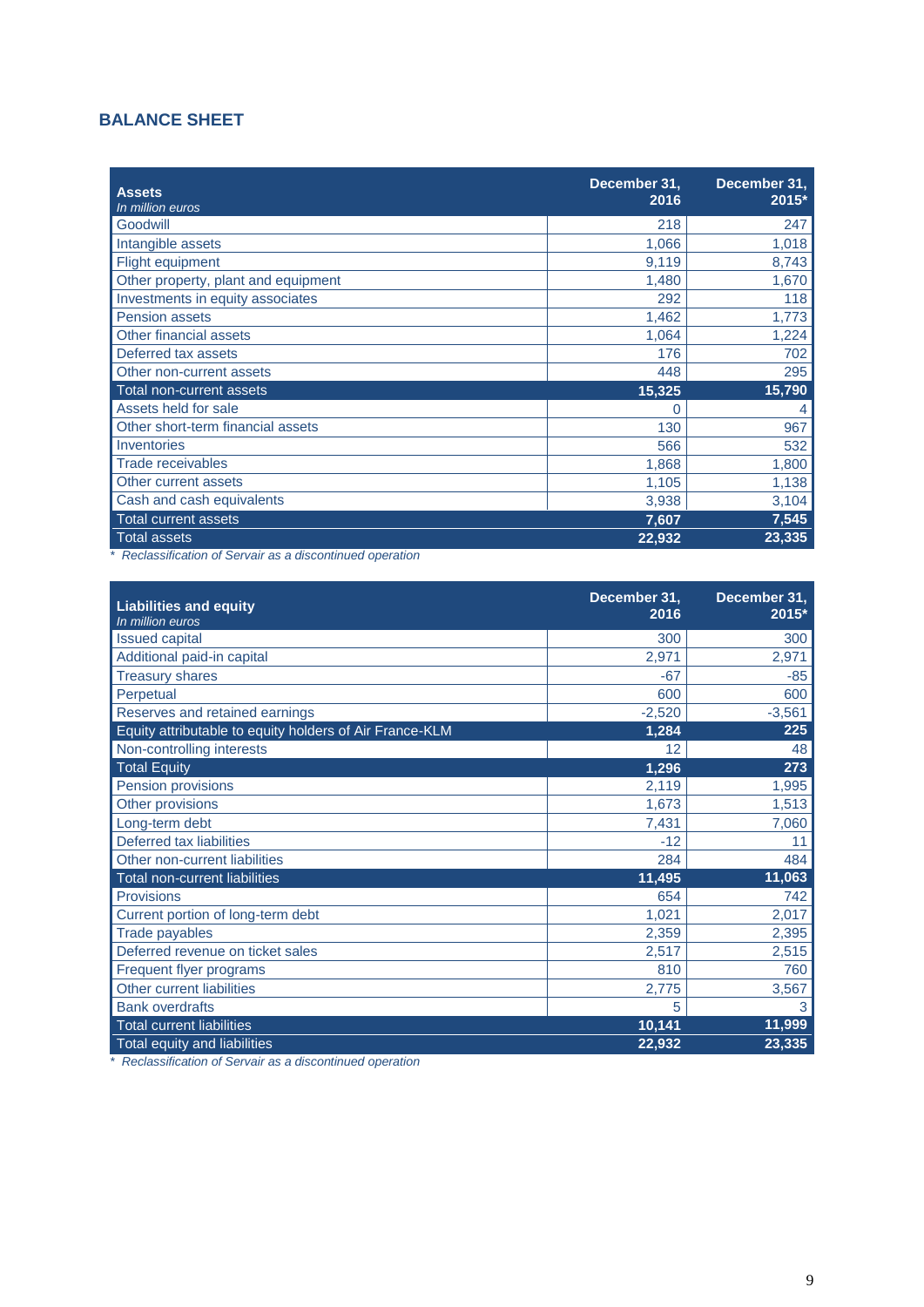## **CONSOLIDATED STATEMENT OF CASH FLOWS**

| In $\epsilon$ millions                                                      | 2016           | 2015*    |
|-----------------------------------------------------------------------------|----------------|----------|
| Net income from continuing operations                                       | 522            | 101      |
| Net income from discontinued operations                                     | 270            | 26       |
| Amortization, depreciation and operating provisions                         | 1,665          | 1,632    |
| <b>Financial provisions</b>                                                 | 5              | 59       |
| Loss (gain) on disposals of tangible and intangible assets                  | $-86$          | $-224$   |
| Loss (gain)on disposals of subsidiaries and associates                      | $-312$         | $-224$   |
| Derivatives - non monetary result                                           | $-179$         | 91       |
| Unrealized foreign exchange gains and losses, net                           | 89             | 294      |
| Share of (profits) losses of associates                                     | 6              | 30       |
| <b>Deferred taxes</b>                                                       | 264            | 4        |
| Impairment                                                                  | 2              | 5        |
| Other non-monetary items                                                    | $-64$          | 31       |
| Subtotal                                                                    | 2,182          | 1,825    |
| Of which discontinued operations                                            | 43             | 41       |
| (Increase) / decrease in inventories                                        | -61            | 36       |
| (Increase) / decrease in trade receivables                                  | $-104$         | $-55$    |
| Increase / (decrease) in trade payables                                     | 23             | $-64$    |
| Change in other receivables and payables                                    | 209            | 166      |
| Change in working capital from discontinued operations                      | $-10$          | $-12$    |
| Net cash flow from operating activities                                     | 2,239          | 1,896    |
| Acquisition of subsidiaries, of shares in non-controlled entities           | $-18$          | -6       |
| Purchase of property plants, equipments and intangible assets               | $-2,072$       | $-1,628$ |
| Proceeds on disposal of subsidiaries, of shares in non-controlled entities  | 364            | 342      |
| Proceeds on disposal of property, plant and equipment and intangible        |                |          |
| assets                                                                      | 213            | 350      |
| Dividends received                                                          | $\overline{7}$ |          |
| Decrease (increase) in net investments, more than 3 months                  | 791            | $-208$   |
| Net cash flow used in investing activities of discontinued operations       | $-12$          | $-14$    |
| Net cash flow used in investing activities                                  | $-727$         | $-1,162$ |
| Perpetual                                                                   | 0-             | 600      |
| Sale of minority interest without change in control                         | 15             |          |
| <b>Issuance of debt</b>                                                     | 1,331          | 1,062    |
| Repayment on debt                                                           | $-1,430$       | $-1,540$ |
| Payment of debt resulting from finance lease liabilities                    | $-481$         | $-661$   |
| New loans                                                                   | $-129$         | $-87$    |
| Repayment on loans                                                          | 43             | 140      |
| Dividends and coupons on perpetual paid                                     | $-38$          | $-19$    |
| Net cash flow used in financing activities of discontinued operations       | 22             |          |
| Net cash flow from financing activities                                     | $-667$         | $-504$   |
| Effect of exchange rate on cash and cash equivalents and bank overdrafts    | $-13$          | $-43$    |
| Effect of exch. rate on cash and cash eq. and bank overdrafts of disc. ops. | 0              | 4        |
| Change in cash and cash equivalents and bank overdrafts                     | 832            | 191      |
| Cash and cash equivalents and bank overdrafts at beginning of period        | 3,101          | 2,910    |
| Cash and cash equivalents and bank overdrafts at end of period              | 3,933          | 3,101    |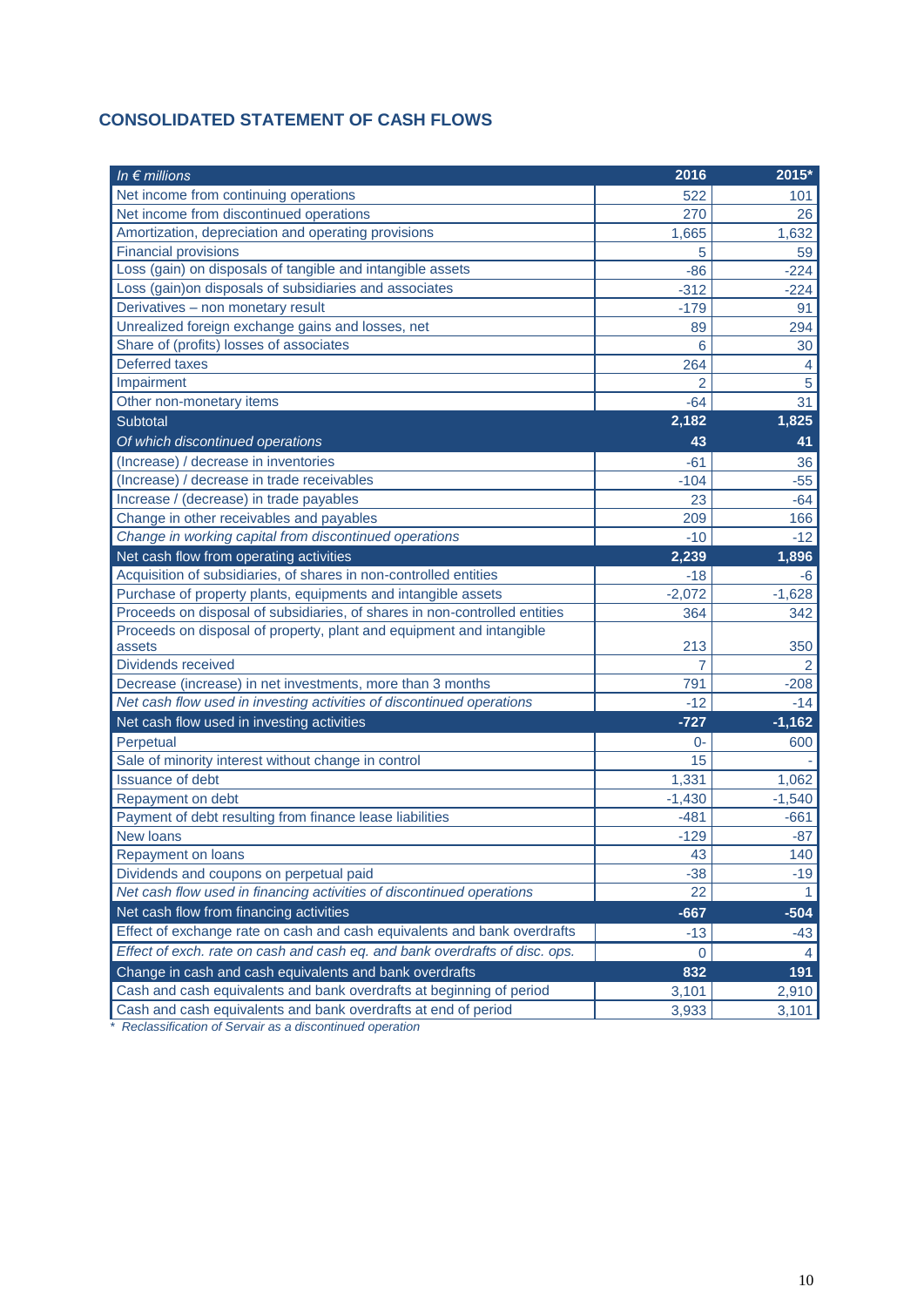### **KEY FINANCIAL INDICATORS**

#### **EBITDA and EBITDAR**

| In million euros                          | Q4 2016 | Q4 2015* | <b>FY 2016</b> | FY 2015*   |
|-------------------------------------------|---------|----------|----------------|------------|
| Income/(loss) from current operations     | 94      | 137      | 1.049          | <b>780</b> |
| Amortization, depreciation and provisions | 476     | 395      | 1.665          | 1,607      |
| <b>IEBITDA</b>                            | 571     | 532      | 2.714          | 2,387      |
| Aircraft operating lease costs            | 276     | 265      | 1.073          | 1.027      |
| <b>IEBITDAR</b>                           | 846     | 797      | 3.787          | 3,414      |

*\* Reclassification of Servair as a discontinued operation* 

#### **Restated net result, group share**

| In million euros                                                                            | Q4 2016 | Q4 2015* | <b>FY 2016</b> | FY 2015* |
|---------------------------------------------------------------------------------------------|---------|----------|----------------|----------|
| Net income/(loss), Group share (in $\epsilon$ m)                                            | 362     | 276      | 792            | 118      |
| Net income/(loss) from discontinued operations (in $\epsilon$ m)                            | (256)   | (9)      | (270)          | (26)     |
| Unrealized foreign exchange gains and losses, net (in $\epsilon$ m)                         | (32)    | 26       | 89             | 294      |
| Change in fair value of financial assets and liabilities<br>(derivatives) (in $\epsilon$ m) | (48)    | (67)     | (179)          | 91       |
| Non-current income and expenses (in €m)                                                     | (158)   | (217)    | (67)           | (300)    |
| Depreciation of shares available for sale (in $\epsilon$ m)                                 |         |          |                | 16       |
| De-recognition of deferred tax assets (in $\epsilon$ m)                                     | 44      |          | 44             | $\Omega$ |
| Restated net income/(loss), group share (in €m)                                             | (88)    | 12       | 409            | 193      |
| Restated net income/(loss) per share (in $\epsilon$ )                                       | $-0.32$ | 0.02     | 1.30           | 0.59     |
|                                                                                             |         |          |                |          |

*\* Reclassification of Servair as a discontinued operation* 

## **Return on capital employed (ROCE)**

| In million euros                                                                                      | 31 Dec.<br>2016 | 31 Dec.<br>2015* | 31 Dec.<br>$2015*$ | 31 Dec.<br>2014 |
|-------------------------------------------------------------------------------------------------------|-----------------|------------------|--------------------|-----------------|
| Goodwill and intangible assets                                                                        | 1,284           | 1,265            | 1,265              | 1,252           |
| <b>Flight equipment</b>                                                                               | 9,119           | 8,743            | 8,743              | 8,728           |
| Other property, plant and equipment                                                                   | 1,480           | 1,670            | 1,670              | 1,750           |
| Investments in equity associates                                                                      | 292             | 118              | 118                | 139             |
| Financial assets excluding shares available for sale,<br>marketable securities and financial deposits | 224             | 225              | 225                | 152             |
| Provisions, excluding pension, cargo litigation and<br>restructuring                                  | (1,706)         | (1,558)          | (1,558)            | (1,434)         |
| WCR, excluding market value of derivatives                                                            | (5, 317)        | (5, 125)         | (5, 125)           | (4,928)         |
| <b>Capital employed before operating leases</b>                                                       | 5,376           | 5,338            | 5,338              | 5,659           |
| <b>Operating leases x7</b>                                                                            | 7,511           |                  | 7,189              |                 |
| Average capital employed (A)                                                                          |                 | 12,868           | 12,688             |                 |
| Adjusted results from current operations                                                              | 1,414           |                  | 1,129              |                 |
| - Dividends received                                                                                  | (2)             |                  | (2)                |                 |
| - Share of profits (losses) of associates                                                             | (7)             |                  | (35)               |                 |
| - Tax recognized in the adjusted net result                                                           | (250)           |                  | (30)               |                 |
| Adjusted result from current operations after tax (B)                                                 | 1,155           |                  | 1,062              |                 |
| ROCE, trailing 12 months (B/A)                                                                        | 9.0%            |                  | 8.4%               |                 |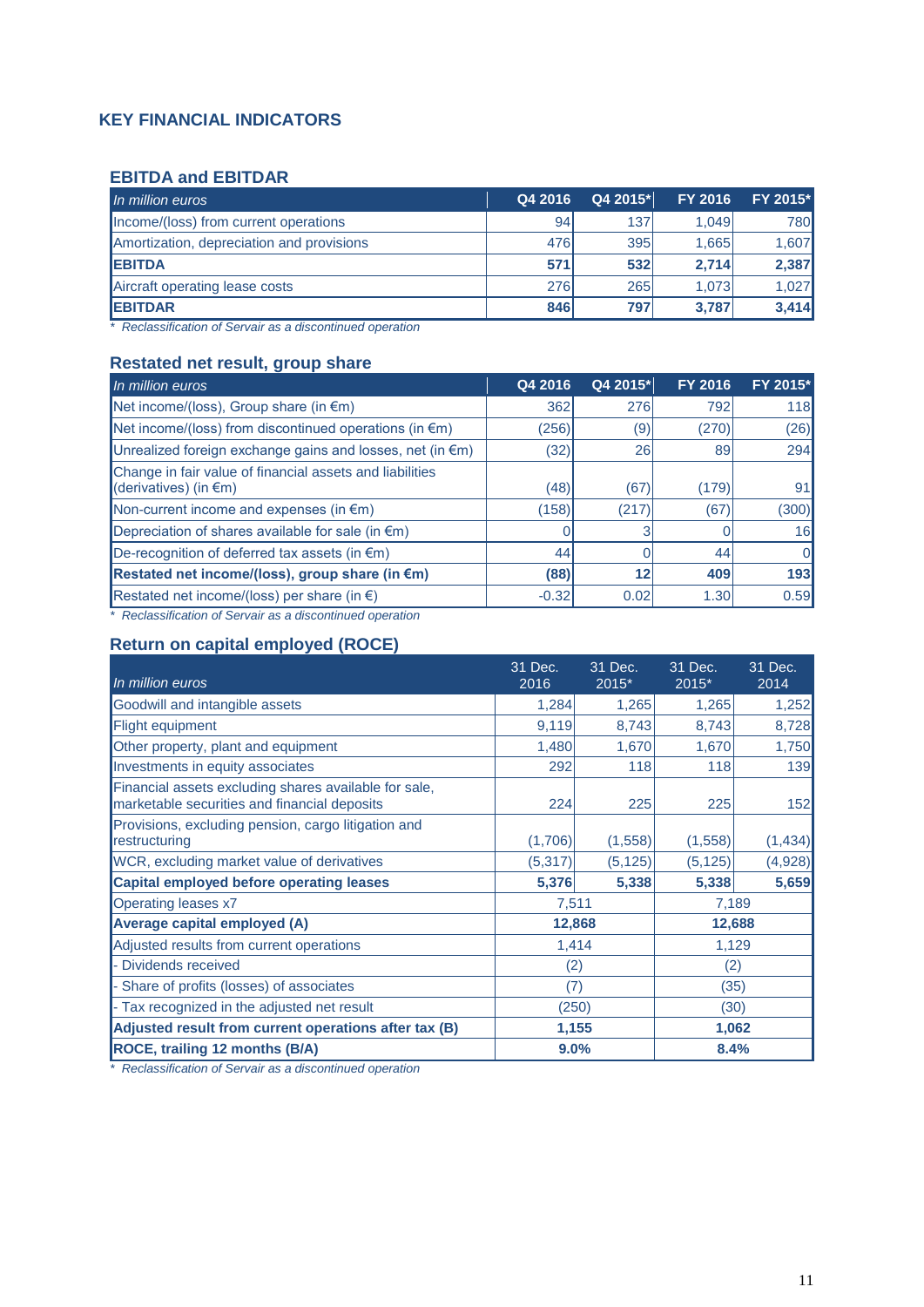#### **Net debt**

| <b>Balance sheet at</b><br>(In million euros) | 31 December<br>2016 | 31 December<br>$2015*$ |
|-----------------------------------------------|---------------------|------------------------|
| Current and non-current financial debt        | 8,452               | 9,077                  |
| Deposits on aircraft under finance lease      | (336)               | $-453$                 |
| Financial assets pledged (OCEANE swap)        |                     | $-393$                 |
| Currency hedge on financial debt              | (49)                | $-40$                  |
| <b>Accrued interest</b>                       | (89)                | $-95$                  |
| <b>Gross financial debt (A)</b>               | 7,978               | 8,096                  |
| Cash and cash equivalents                     | 3,938               | 3,104                  |
| <b>Marketable securities</b>                  | 53                  | 466                    |
| Cash pledges                                  | 50                  | 18                     |
| Deposits (bonds)                              | 298                 | 204                    |
| <b>Bank overdrafts</b>                        | (5)                 | (3)                    |
| Other                                         | (11)                |                        |
| Net cash (B)                                  | 4,323               | 3,789                  |
| Net debt $(A) - (B)$                          | 3,655               | 4,307                  |

*\* Reclassification of Servair as a discontinued operation* 

## **Adjusted net debt and adjusted net debt/EBITDAR ratio**

|                                          | 2016   | 31 December 31 December<br>2015* |
|------------------------------------------|--------|----------------------------------|
| Net debt (in $€m)$                       | 3.655  | 4,307                            |
| Aircraft operating leases x 7 (in $∈$ m) | 7.511  | 7,189                            |
| Adjusted net debt (in $\epsilon$ m)      | 11.166 | 11,496                           |
| EBITDAR (in $\epsilon$ m)                | 3.787  | 3,414                            |
| Adjusted net debt/EBITDAR ratio          | 2.9 x  | $3.4 \times$                     |

*\* Reclassification of Servair as a discontinued operation* 

#### **Operating free cash flow**

| In million euros                                                         | 2016    | 2015*   |
|--------------------------------------------------------------------------|---------|---------|
| Net cash flow from operating activities, continued operations            | 2.206   | 1,867   |
| Investment in property, plant, equipment and intangible assets           | (2,072) | (1,628) |
| Proceeds on disposal of property, plant, equipment and intangible assets | 213     | 350     |
| Operating free cash flow, excluding discontinued operations              | 347     | 589     |
| Disposals                                                                | 346     | 336     |
| <b>Operating free cash after disposal</b>                                | 693     | 925     |

*\* Operating free cash flow is including the LHR slot sale in October 2015, which is accounted for in net investments as intangible asset disposal*

## **Lease adjusted operating result**

| In million euros                | Q4 2016 | Q4 2015* | FY 2016 | FY 2015*   |
|---------------------------------|---------|----------|---------|------------|
| <b>Operating result</b>         | 94      | 137      | 1.049   | <b>780</b> |
| Aircraft operating leases x 1/3 | 92      | 88       | 358     | 342        |
| Lease adjusted operating result | 186     | 225      | 1.407   | 1.122      |
| Lease adjusted operating margin | 3.1%    | 3.6%     | 5.7%    | 4.4%       |
| $\sim$ $\sim$ $\sim$ $\sim$     |         |          |         |            |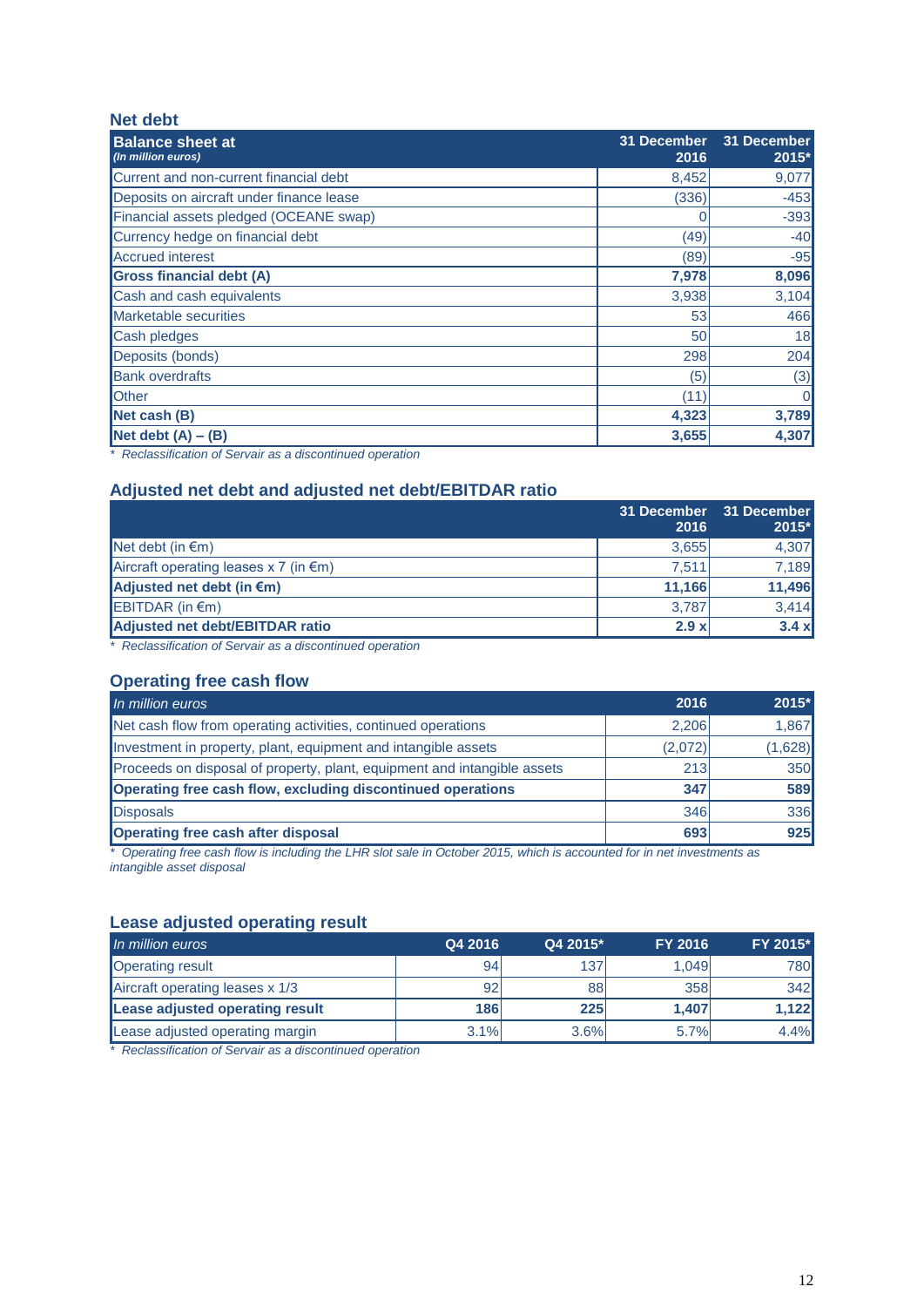#### **Unit cost: net cost per EASK**

|                                                                                                                  | Q4 2016 | Q4 2015* |           | FY 2016 FY 2015* |
|------------------------------------------------------------------------------------------------------------------|---------|----------|-----------|------------------|
| Revenues (in €m)                                                                                                 | 6,086   | 6,242    | 24,844    | 25,689           |
| Income/(loss) from current operations (in $\epsilon$ m)                                                          | 94      | 137      | 1,049     | <b>780</b>       |
| Total operating expense (in $\epsilon$ m)                                                                        | (5,992) | (6, 105) | (23, 795) | (24, 909)        |
| Passenger network business – other revenues (in $\epsilon$ m)                                                    | 200     | 196      | 833       | 834              |
| Cargo business – other revenues (in $\epsilon$ m)                                                                | 46      | 45       | 165       | 162              |
| Third-party revenues in the maintenance business (in $\epsilon$ m)                                               | 486     | 429      | 1,834     | 1,577            |
| Transavia - other revenues (in $\epsilon$ m)                                                                     |         |          | 12        | 13               |
| Third-party revenues of other businesses (in €m)                                                                 | 10      | 11       | 41        | 47               |
| Net cost (in $\epsilon$ m)                                                                                       | 5,246   | 5,422    | 20,910    | 22,276           |
| Capacity produced, reported in EASK                                                                              | 83,575  | 81,639   | 341,334   | 337,994          |
| Net cost per EASK (in € cents per EASK)                                                                          | 6.28    | 6.64     | 6.13      | 6.59             |
| Gross change                                                                                                     |         | $-5.5%$  |           | $-7.0%$          |
| Currency effect on net costs (in €m)                                                                             |         | 59       |           | 188              |
| Change at constant currency                                                                                      |         | $-6.5%$  |           | $-7.8%$          |
| Fuel price effect (in €m)                                                                                        |         | (274)    |           | (1,531)          |
| Change on a constant currency and fuel price basis                                                               |         | $-1.6%$  |           | $-1.1%$          |
| Change in pension-related expenses (in €m)                                                                       |         | $-18$    |           | $-28$            |
| Net cost per EASK on a constant currency, fuel price and<br>pension-related expenses basis (in € cents per EASK) | 6.28    | 6.35     | 6.13      | 6.18             |
| Change on a constant currency, fuel price and pension-related<br>expenses basis                                  |         | $-1.3%$  |           | $-1.0%$          |

*\* Reclassification of Servair as a discontinued operation* 

### **INDIVIDUAL AIRLINE RESULTS**

#### **Air France**

|                                                                             |       |       |           |        | Q4 2016 Q4 2015* Change FY 2016 FY 2015* Change |           |
|-----------------------------------------------------------------------------|-------|-------|-----------|--------|-------------------------------------------------|-----------|
| Revenue $(\epsilon m)$                                                      | 3.836 | 3.952 | $-2.9%$   | 15.414 | 16,099                                          | $-4.3%$   |
| $EBITDA$ ( $\epsilon$ m)                                                    | 393   | 364   | $+29$     | 1.514  | 1,465                                           | $+49$     |
| Operating result $(\epsilon m)$                                             | 46    | 102   | $-56$     | 372    | 426                                             | $-54$     |
| <b>Operating margin</b>                                                     | 1.2%  | 2.6%  | $-1.4$ pt | 2.4%   | 2.6%                                            | $-0.2$ pt |
| Operating cash flow before WCR and restructuring<br>cash out $(\epsilon m)$ | 406   | 326   | $+80$     | 1.441  | 1.315                                           | $+126$    |
| Operating cash flow (before WCR and<br>restructuring) margin                | 10.6% | 8.2%  | $+2.3$ pt | 9.3%   | 8.2%                                            | $+1.2$ pt |

*\* Reclassification of Servair as a discontinued operation* 

#### **KLM**

*.*

|                                                                             |       |       |           |       | Q4 2016 Q4 2015* Change FY 2016 FY 2015* Change |           |
|-----------------------------------------------------------------------------|-------|-------|-----------|-------|-------------------------------------------------|-----------|
| Revenue $(\epsilon m)$                                                      | 2,370 | 2,378 | $-0.3%$   | 9,800 | 9.905                                           | $-1.1%$   |
| $EBITDA$ ( $\epsilon$ m)                                                    | 177   | 169   | +8        | 1.189 | 911                                             | $+278$    |
| Operating result $(\epsilon m)$                                             | 52    | 39    | $+13$     | 681   | 384                                             | $+297$    |
| <b>Operating margin</b>                                                     | 2.2%  | 1.6%  | $+0.6$ pt | 6.9%  | 3.9%                                            | $+3.0$ pt |
| Operating cash flow before WCR and restructuring<br>cash out $(\epsilon m)$ | 166   | 129   | $+37$     | 1.054 | 746                                             | $+308$    |
| Operating cash flow (before WCR and<br>restructuring) margin                | 7.0%  | 5.4%  | $+1.6$ pt | 10.8% | 7.5%                                            | $+3.2$ pt |

*NB: Sum of individual airline results does not add up to Air France-KLM total due to intercompany eliminations at Group level.*